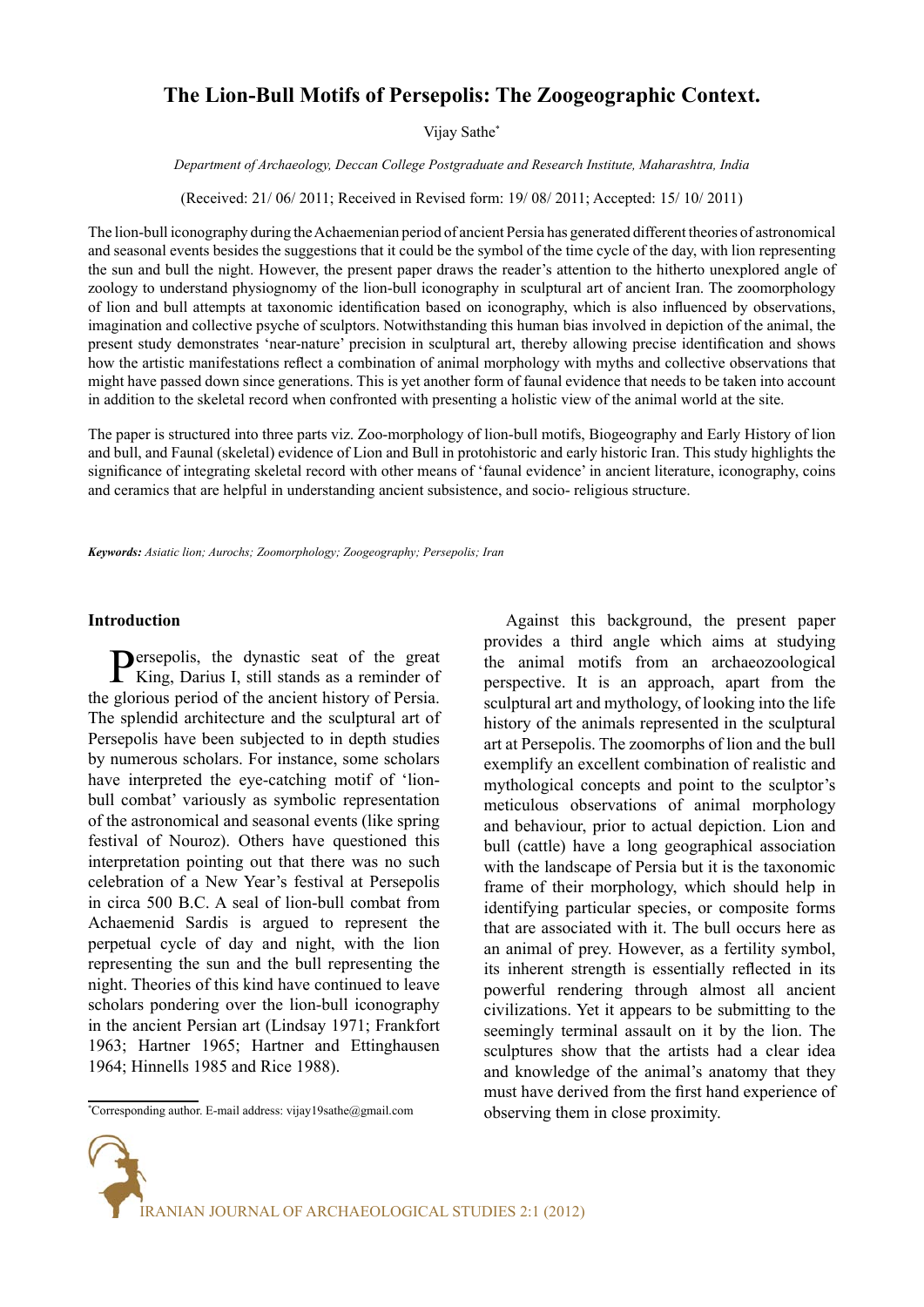# **Zoo-Morphology of Lion-Bull Motifs**

The archaeological backdrop of these animals provides an interesting story. The representation of the large predator and an equally forceful looking bull makes the correct taxonomic identification of the animals imperative. For this purpose their morphology as depicted in the sculptures is the only parameter that is available to us. Are these figures depicted from the immediate observations of real animals or is it the continuum of artistic traditions based on memory and imagination? This is the question that would concern all historians, but it is also important for scientists interested in natural history. A zoologist and a palaeontologist would essentially like to know the past distribution of those animals and the impact they had on the lifestyles of local communities. The repetitive animal motifs and their provenance also help to trace cultural spread as well as zoological distribution of fauna and their ecological implications. At Persepolis, the motifs of lion-bull combat (lion attacking a bull) occur twenty seven times and thereafter in Persian art (Hinnell 1985:104). Its frequent appearance near key locations such as near the throne room strongly points to its symbolic significance. Today the lionbull combat is seen only at the ancient throne room of Darius in his Palace at Persepolis, the seat of his vast Achaemenid Empire (figs. 1a and b). Whether on the columns of the palace of Persepolis (fig. 2), or carved as tall sculptures in capitals of Susa (fig. 3), and Naksh  $-i$ – Rustam (fig. 4), the bull is essentially fashioned in a style that confirms its affinity with wild cattle. Other animals of prime attention include the mythical beast called Griffin (fig.5), which is carved as large as the bulls and whose anatomy draws our attention to Scythian legends (Mayor

2000). The griffin appears to have been taken from Babylonian art. Such a massive sculptural response to the animals as symbols of supreme power, fertility and virility have been drawn by local experiences emerging out of close interaction with these animals (lion and bull) besides the legends and myths that are an accumulation of past knowledge passed on from previous generations. Hence it is yet another form of faunal evidence, other than bones, that provides a holistic view of the animals' past existence and its behaviour manifested in sculptural art.

Identification of the sub-species of the lion, represented as Asiatic lion at Persepolis stands open to further queries calling for a study of individual data sets on the respective morphology deriving from the eight extant sub-species. In the case of bulls, a close observation reveals horn cores, ears, body size, humped or hump less, shape of the forehead, proportion of length and width of skull and height of the bull are some of the significant characters that should help in determining the taxonomic status of the sculpted species. The sculptor's traditional training and individual imagination are key factors that strongly influence the rendering, which may not necessarily be realistic. As regards the taxonomical determination of these animals, zoo-morphology of the images needs to be complimented by the existing knowledge of geographic range, anatomy and archaeological record from contemporary sites.

The bull is mostly shown as being attacked on its back by the lion, while the fore limbs are raised against the wall. The lion-bull combat is depicted



*Fig. 1 a &b: Lion-bull combat scene at Persepolis.(After: The Omen of Fars: Iran Touring and Tourism Organisation, Shiraz 2003 and Curtis & Tallis 2005:78 )*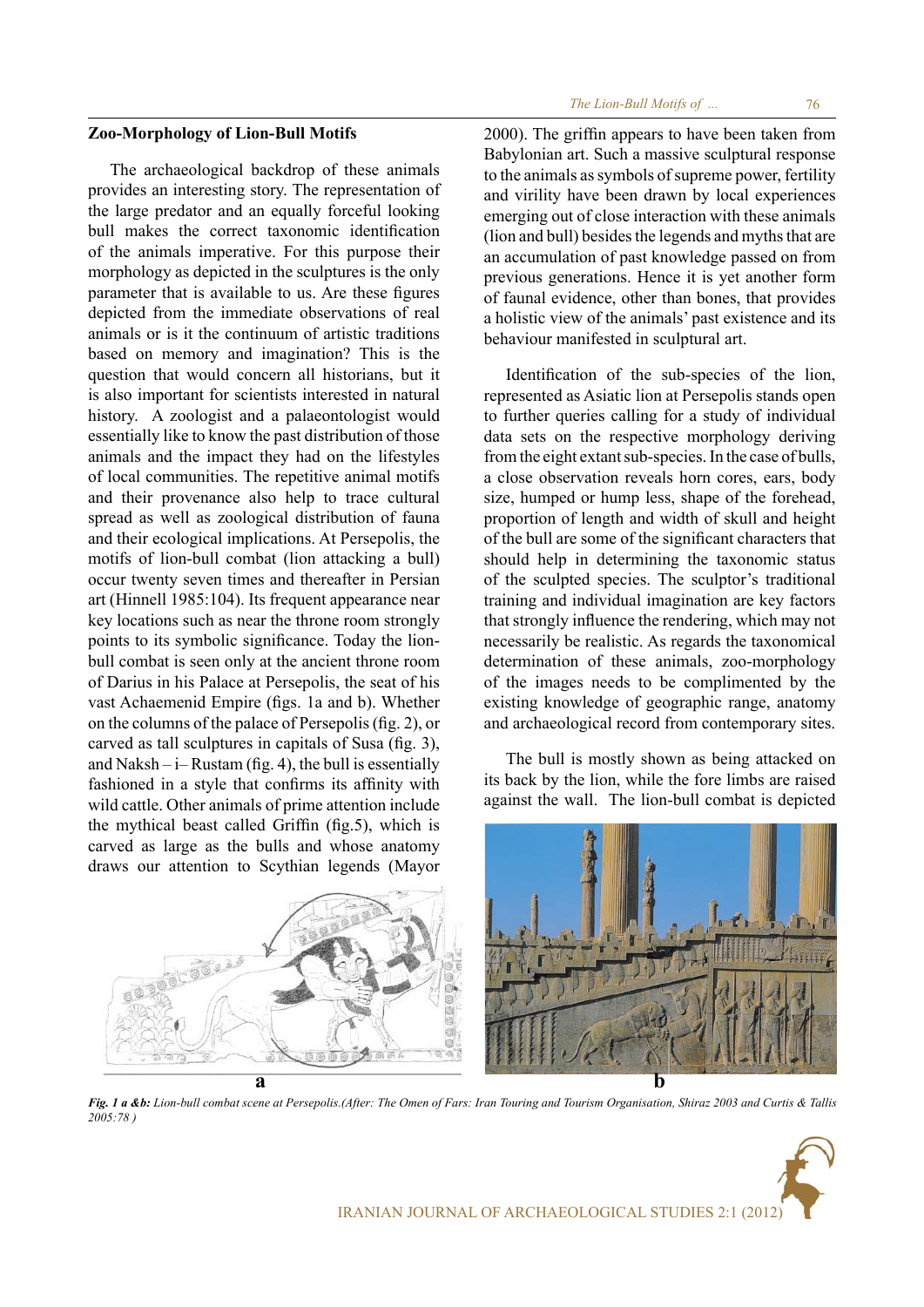

*Fig. 2: Showing bulls on the columns in North Staircase of the Apadana, Perspolis (After: Brosius 2006: 38)*



*Fig. 3: Capital at Susa. (After: Gardner 1948:67).*



*Fig. 4: : Bull on the capital at Naksh-e-rustam (King Darius' tomb) (Source: from author's personal archive)*



*Fig. 5: Griffin at Persepolis (from author's personal archive)*

in a very realistic manner as if the viewer is actually witnessing it. The expressions of rude shock, rage, and fear, all are apparent on the face of the bull. In spite of the helplessness of the bull that is firmly fixed by the lion, the muscular contortions clearly bespeak of the enormous strength of the animal. Both the enemies are equal. It can only be a wild bull. Silver coins depict frontal attack on the bull that has entirely submitted to the roaring lion (fig.6). A cylinder seal impression depicting King Darius' battle with raging lions portrays a realistic combat, where the Assyrian influence in the style of lion's depiction is witnessed by the king's name written in Old Persian, Elamite and Babylonian (fig. 7; Hinnels 1985). Here the hind legs, contours of the body and tail once again suggest the artist's reconstruction of animal anatomy with almost nature-perfect precision. The roaring lions in relief on the brick façade and glazed brick panel excavated from Susa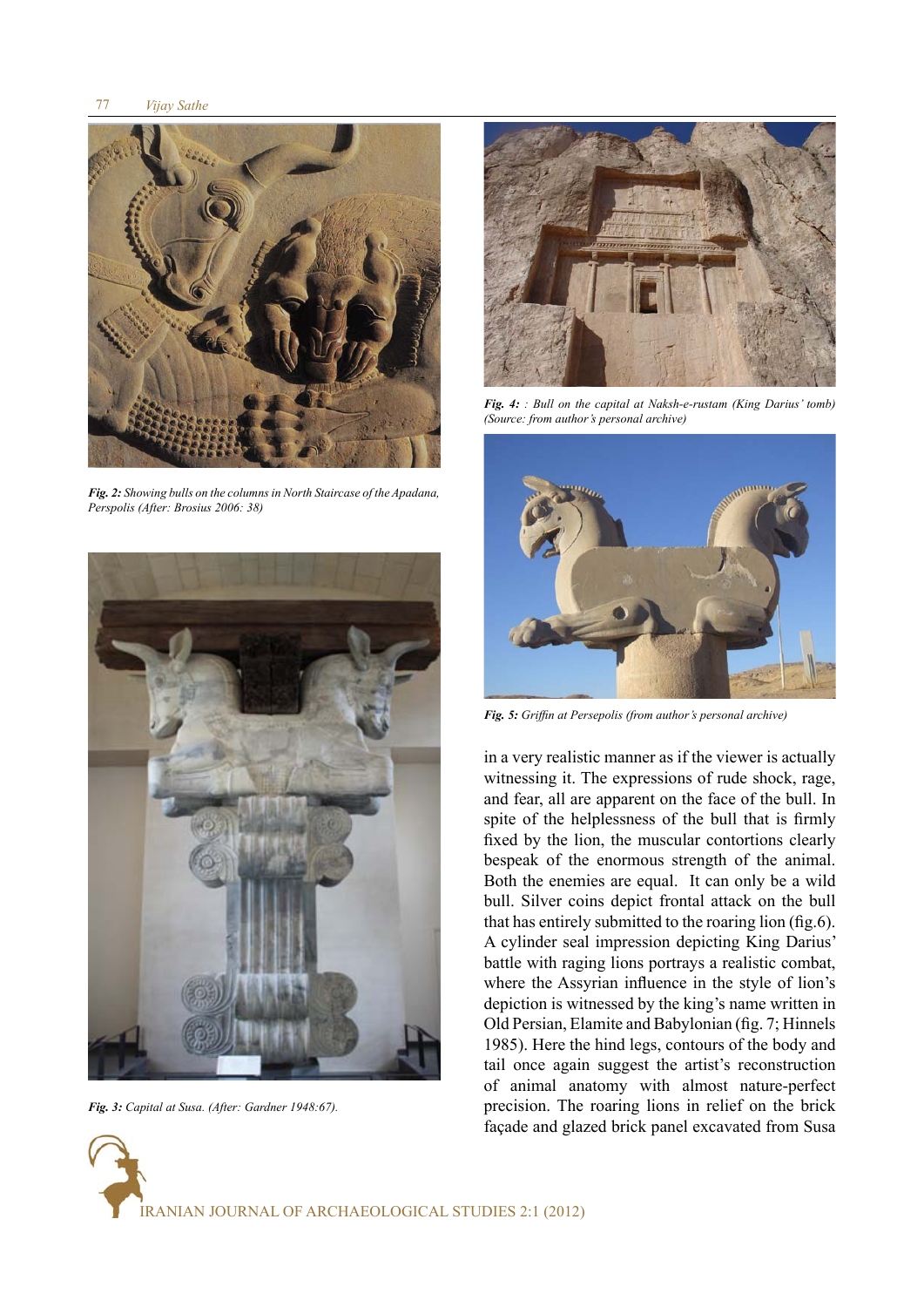

*Fig. 7: : Lion hunt by King Darius (After: Brosius 2006: 44).*

(Mecequenem 1980) have more natural depiction with Asiatic resemblance. However, gold Rhytons with the body of a winged lion shows that in this case the morphology is influenced by a matter of proportions rather than actual upper anatomy (fig.8). At Persepolis, lions carved in relief are extremely animated. Their gait is shown most realistically. Interestingly, small mane and slender body appear to have an Asian affinity (fig. 9). It is significantly observed that the curls of the mane and bulbous cheeks are not as realistically carved as that of lion motifs in the subsequent repertoire of Indian art, which was actually inspired by the former (fig.10).

*Fig. 6: Silver coin from Treasury (After: Schmidt, E. F. 1953).*

As regards the identification of the species of the bull represented in the sculpture, there are certain morphological features which are mixed and seem to be the regional variations. Yet the aggressiveness of wild species is distinctly visible, very similar to the aurochs. The hump-less bull figures on the Capital at Susa, show a very characteristic narrow frontal, long and broad face, once again confirming that it is a short horned variety, but its thick neck and bulky body is certainly a feature of *Bos taurus*. Almost every figure here has small horn cores with thick neck, broad face that is turned backwards while the back of the neck is always shown with a prominent arch. In addition it also displays short and thick horn cores that are markedly bent and



*Fig. 8: Gold Rhyton with lion's head (After: Hinnell 1985:38)*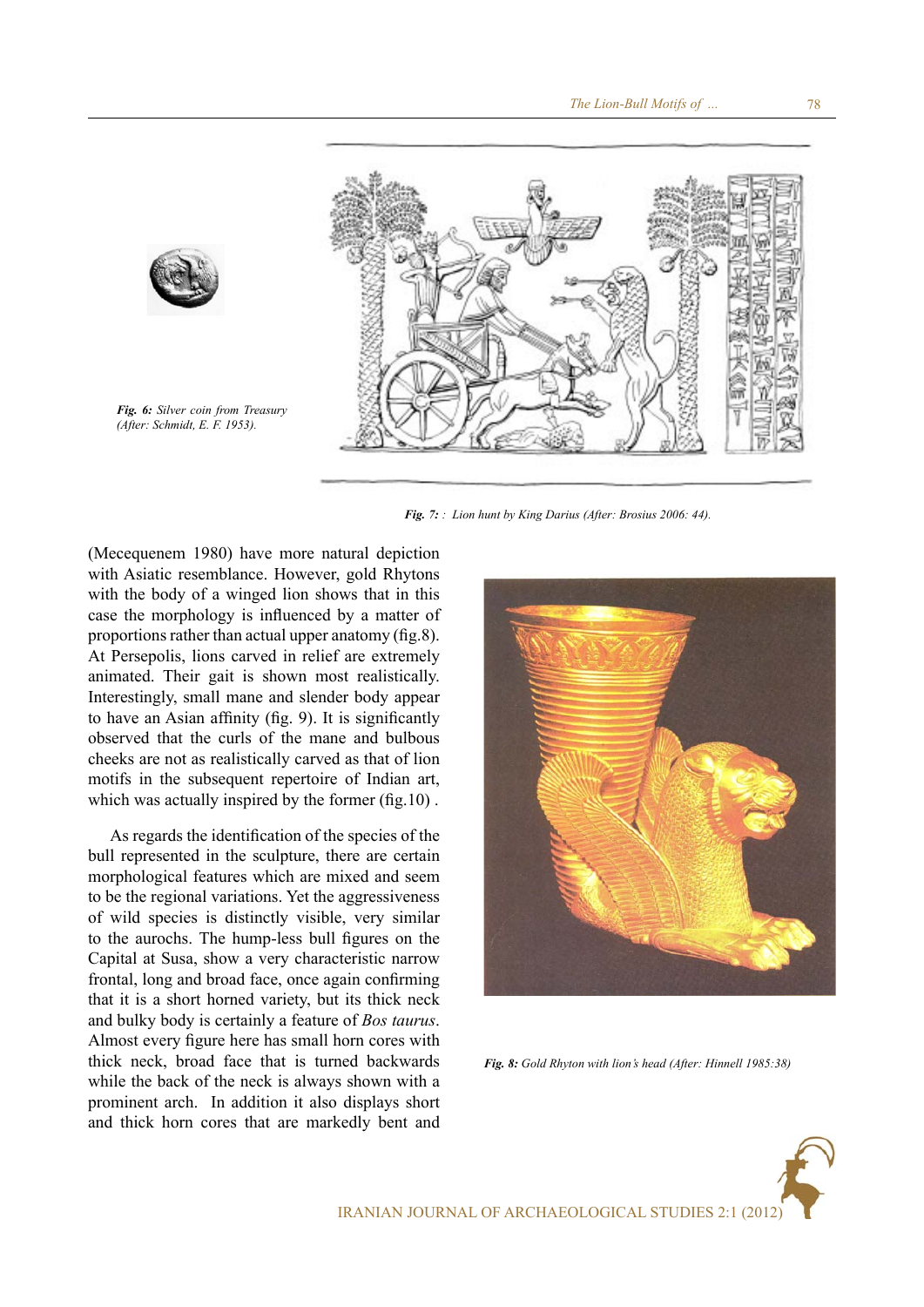

*Fig. 9: : Lions in relief at Persepolis (After: from author's personal archive).*



*Fig. 10: : Ashokan pillar at Vaishali, Bihar (Mauryan period) (Copyright and Courtesy Professor Harry Falk, Professor at the Institute for Language and Cultures of South Asia , Freie Universitat, Berlin, Germany).*

set close to the head. Due to the shortness of the facial part, the forehead is longer in relation to the whole skull. However, there is a characteristic 'wild character' in combat bulls that brings it close to *Bos primigenius* (fig. 11), whose bones have been reported from Neolithic and Chalcolithic sites of Khuzestan and Fars province. Faunal evidence has amply shown that the aurochs (*Bos primigenius*) was the most widespread beast occupying a vast territory stretching from Europe to Northern Africa, Middle East to Central Asia. By 13th Century the territory shrunk to Eastern Europe to parts of central Asia (Vuure 2002; 2005). However, the report of a natural death of the last individual of live aurochs comes from Jaktorów Forest in Poland in 1627 (Heymanowski 1972). Aurochs' behaviour finds a mention in several phraseological references in Russian and Polish literature (Pusch 1840; Skorupka 1968). Caesar's narrative is a window to the animal's behaviour and strength. The description of aurochs by Julius Caesar in his works, The Gallic War in c. 53 B.C., translated in English by McDevitte and Bohn (1869) highlights the bovine prowess. Caesar in Book 6th part 28 of The Gallic War writes "... *those animals which are called uri. These are a little below the elephant in size, and of the appearance, colour, and shape of a bull. Their strength and speed are extraordinary; they spare neither man nor wild beast which they have espied. These the Germans* 



*Fig. 11: The reconstruction of aurochs and its comparison with domestic B. taurus (Author: Clutton-Brock 1987).*

*take with much pains in pits and kill them. The young men harden themselves with this exercise, and practice themselves in this sort of hunting, and those who have slain the greatest number of them, having produced the horns in public, to serve as evidence, receive great praise. But not even when taken very young can they be rendered familiar to men and tamed. The size, shape, and appearance of their horns differ much from the horns of our oxen. These they anxiously seek after, and bind at the tips with silver, and use as cups at their most sumptuous entertainments*." (McDevitte and Bohn 1869). Several complete bones and near complete skeletal evidence, pictures from the rock art (viz. at Lascaux and Chauvet caves), and descriptions from the 17th century literature (Schneeberger's descriptions in Gesner 1602: 141-142) and Smith's description (Smith 1827) provide an actual perception of the animal. The beast's height at withers was 170cm and the horns curve forward and inward and the neck was relatively long and thick (Vuure 2002).

The absence of skeletal remains from early historic sites does not necessarily mean that the aurochs had disappeared from the region after the Chalcolithic period. The carving of a bull especially engaged in combat with lions needed them to be shown equally strong and powerful. It is highly likely that the first hand encounter or description of sighting the animal enabled sculptors of Persepolis to bring that typical ferocious and aggressive image especially for those bulls shown in combat with lions.

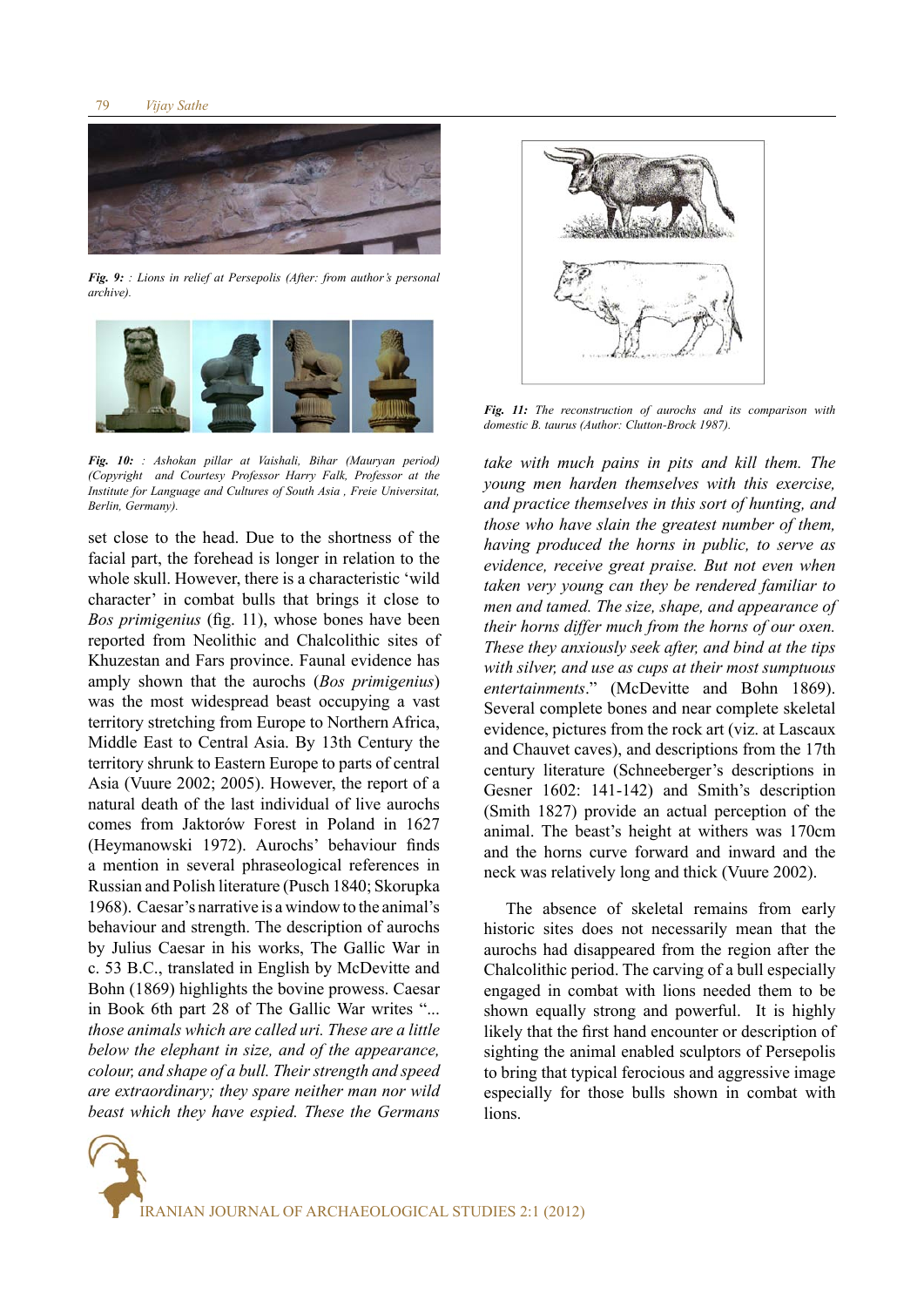The artistic manifestations of zebu, the humped cattle (*Bos indicus*) are few in Persepolis, e.g. on the panels of Apadana (fig.12) and a few coins from treasury. The one figure sculpted on the panel of Apadana has a distinct hump but the horn cores are bent inwards. The bull's size and morphology suggest its Indian origin. Evidently, the animal is foreign to the soil and probably was one of the gift items brought by the Indian Satrapi. Faunal record from archaeological sites in Iran confirms the presence of aurochs and domestic cattle (*B. taurus*) but artistic morphological variations indicate that the shorthorn cattle were also included.

The artefacts recovered from the Treasury of Persepolis include some of the seal stamps that represent zebu or *Bos indicus* as well as other types of bovines, lions, ibex and leopard (?) etc. Seals (Nos. 40-41) depict two two-winged man-ibex in profile, below which is the relief of a humped bull (Schimdt 1953, Plate 11 PT4 1022). Another broken seal of a humped bull shows expanded horn cores and dewlap (Schimdt 1953 Seal No. 41, Pl. 11 PT4 979, Fig. 13). While an intact seal has a complete bovine figure (possibly a sub adult), which is humpless, and in right profile. It has been identified as possibly of a bullock (?) with both fore legs thrown forward as though showing hind legs in walking position (Schimdt 1953 Pl 14, PT 4 944 Seal No. 70, Fig. 13a-c). Interestingly the earthen Rhyton with the head of the bull, housed in the Field Museum at Persepolis, retains the aurochs anatomy in its head and horn cores (fig.14). Even



*Fig. 12: : Procession of gift bearing delegations, Eastern stairway of Apadana Palace (After: The Omen of Fars: Iran Touring and Tourism Organisation, Shiraz 2003: 50-51).*

Achaemenid ivories from Donjon (Mecequenem 1947: Fig. 56) have a winged bull with a raised left fore limb against the wall. It is a similar posture to that of its combat with lions and strongly suggests a wild variety.



*Fig. 13: a-b: Zebu, c: Humpless bullock stamp seals from Treasury of Persepolis (After: Schimdt 1953, Plate 11 PT4 1022 and 979; Seals No. 40-41 and 41; Pl 14, PT, 944 seal No.70).*

# **Biogeography and Early History of Lion and Bull**

Based on geographic range and differences in morphology, the modern lion is divided into eight subspecies (Hemmer 1974). The Asian lion has been identified as *Panthera leo* ssp. *persica* Meyer, 1826. It tends to be smaller than its African cousins.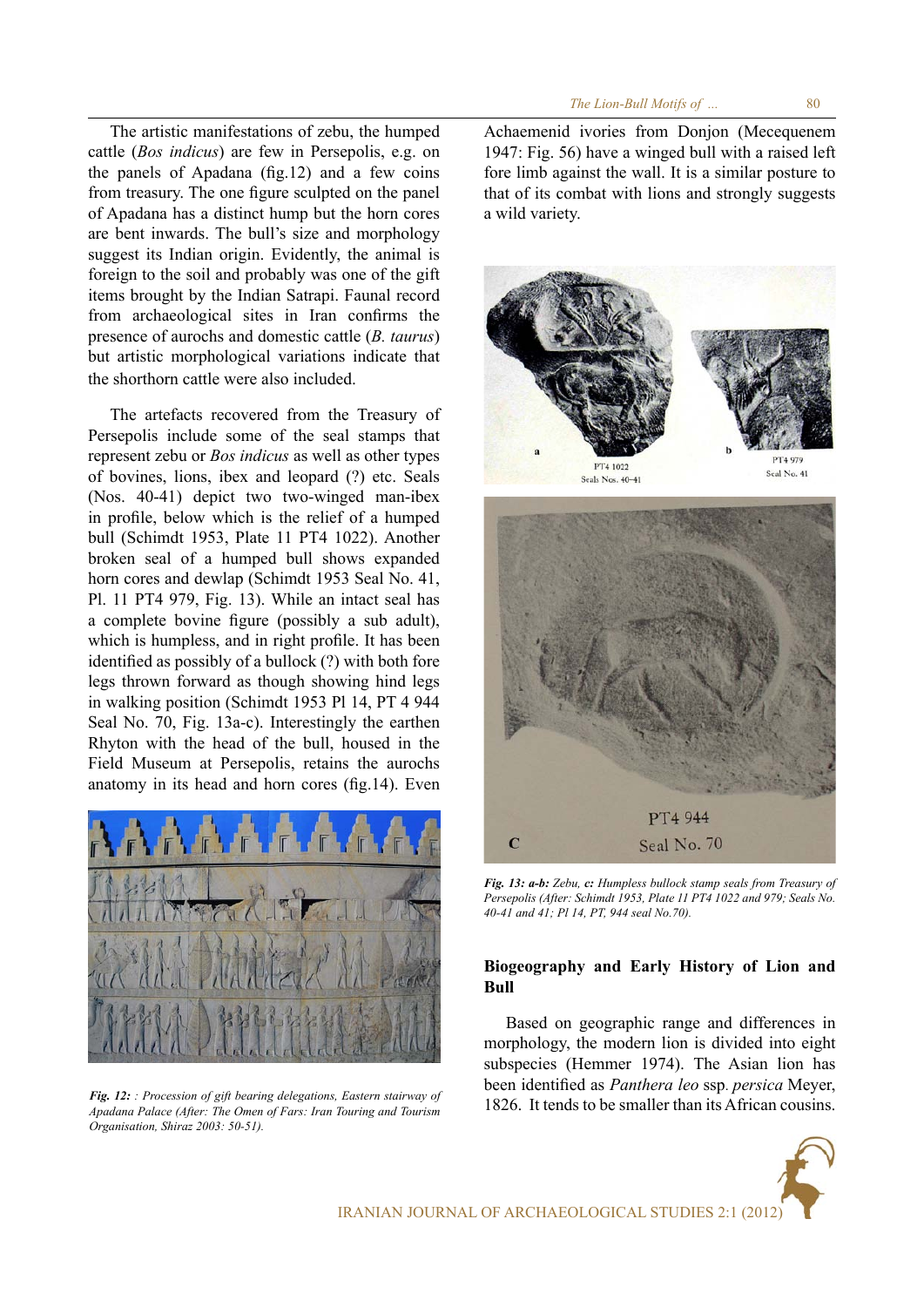

*Fig. 14: Earthen rhyton showing auroch- like head of a bull (From author's personal archive).*

Among the Asiatic sub-specie, unlike the African ones, the mane is relatively sparse, short and darker in colour. Mane being short, the ears are visible all the times (Negal *et al.* 2003). The Asiatic lion has thicker elbow tufts and a longer tail tuft than its African cousins ( Prater 1965).

In the light of the reference to Asiatic lions and large bovines' (bull) representation in ancient Persian art, it is worthwhile to review the early history of these animals which have left impeccable impressions on the society that was amply familiar with the prowess and majesty of such beasts. Lions originated in East Africa in the Late Pliocene,

about 5-1.8 million years ago (Turner and Anton 1997). Towards the Late Pleistocene (100-10 kya) period they were most wide spread large terrestrial mammals with a range inclusive of Africa, most of Eurasia and N America (Stringer 2002, Yamaguchi *et al.* 2004 and Kurten 1968). Genetic evidence suggests that two distinct lineages of lion existed in Western Eurasia towards the end of Pleistocene viz. Holarctic cave lion (*Panthera leo spelaea*) and modern lion (*Panthera leo*). A multi-regional origin model is based on morphological similarities between Middle Pleistocene European lion (*P. l. fossilis*) and modern North African-Asian lion. Modern lions had a population bottleneck in the antiquity of 74k -203k that may have obliterated the morphological characteristics, considered a result of long term *in situ* evolution (Yamaguchi *et al.* 2004). Genetic evidence reveals a single African origin model of lion. It also shows their recent dispersal from sub-Saharan Africa into North Africa-Asia (O'Brien *et al.* 1987). Study supports three geographical populations viz. North African – Asian, southern African and middle African (Barnett *et al.* 2006). The range of the lion in North Africa and South-West Asia formerly stretched across the coastal forests of northern Africa and from northern Greece across southwest Asia to eastern India. Today the only living representatives of the lions once found throughout much of South-West Asia occur in India's Gir Forest (Nowell and Jackson 1996). It is a small, protected population in India's Gir Wild life Sanctuary in Gujarat, adjoining Sind province of Pakistan. The physical evidence of lions may be sparse in archaeological record of West Asia. However genetic data confirm the existence of lion in ancient Persia (Barnett *et al.* 2006*)*.

As regards cattle phylogeny, all the domestic cattle have derived from the wild aurochs, *Bos primigenius*, which had a wide geographical distribution ranging from the west coast of the pacific through Asia and Europe to the eastern coast lands of the Atlantic Ocean, and from the northern tundra southwards into India and North Africa. The aurochs is of Indian origin where the first known representative of the genus *Bos* viz. *Bos planifrons* Rut. appears from the early Pleistocene period. Subsequent to its origins in the Indian Sub-Continent, the ancestors of cattle spread into Europe

IRANIAN JOURNAL OF ARCHAEOLOGICAL STUDIES 2:1 (2012)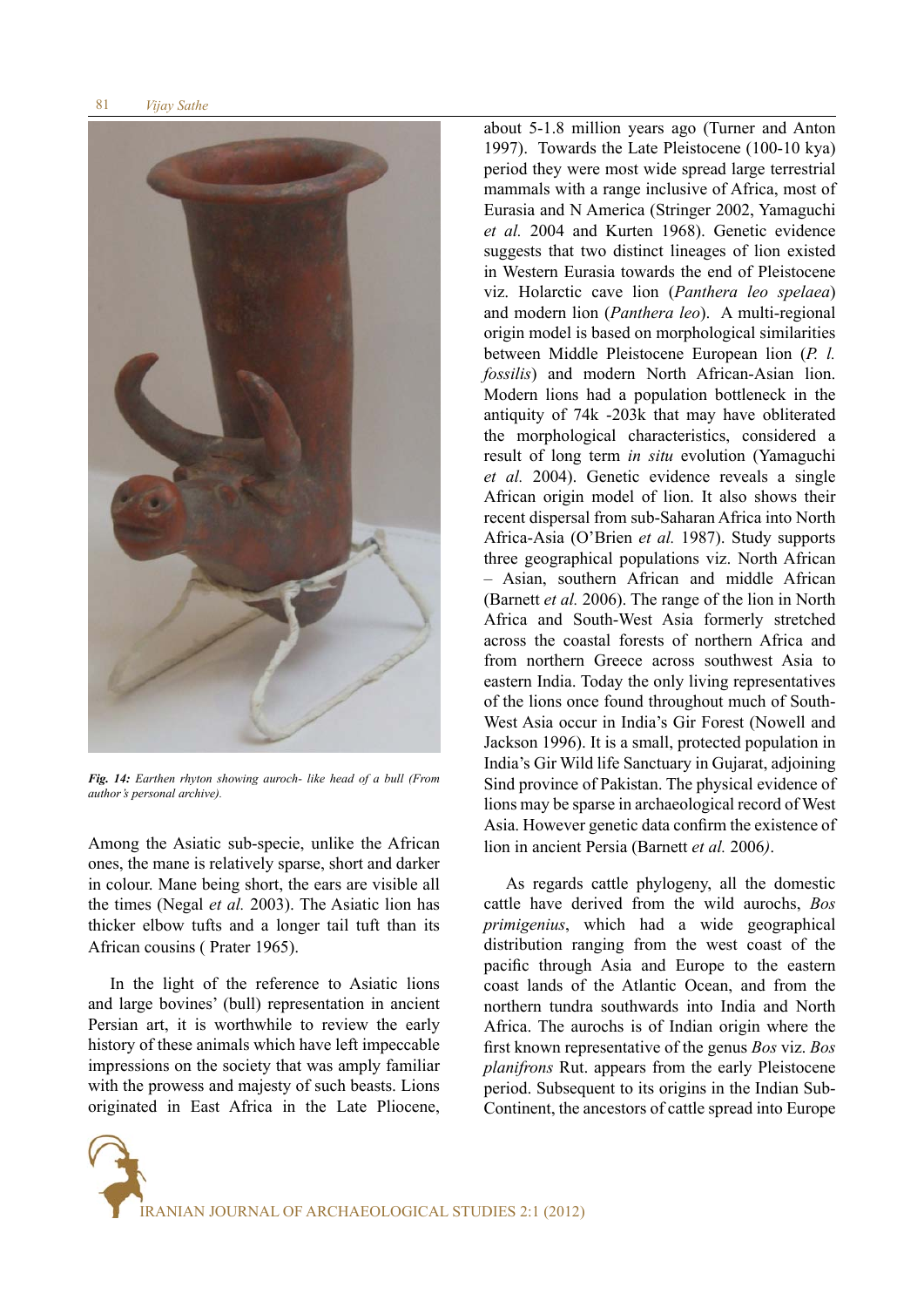and Africa during the Pleistocene period. One of its descendents, aurochs evolved during the latter part of Pleistocene, and moved westwards into South West Asia giving rise to two branches, one proceeding along the southern coastal region of the Mediterranean and reaching as far as North West Africa. These were the southern aurochs that were considered a link between the *Bos primigenius* and Asian *Bos namadicus*. The other branch of early aurochs evaded the Mediterranean in the north and reached Europe subsequently (Zeuner 1963; Bökönyi 1974; Epstein and Mason 1984 and Payne 1991).

# **Lion and Bull: Skeletal Evidence**

The distribution of lion during the Pleistocene period in Iran is evidenced from a few cave sites like Wezmeh in Kermanshah and Khorramabad, that have reported the presence of Asiatic Lion or *Panthera leo* (Mashkour *et al*. 2008 and Smith 1986). During the Mid Holocene, lion has been reported from the northern part of Central Plateau and in Qubrestan, Quazwin plain (Mashkour 2002) and in Tal-I-Tiblis, Kerman (Bökönyi 1967). The site of Jarmo in Zagros region has probably yielded the remains of lion, which has been dated to the Neolithic (PPN) period (Stamphli 1983). However, none of the Chalcolithic and Iron Age culture sites in Luristan, Fars, Kuzistan, and Kermanshah valley report the skeletal evidence of lion. Leopard is the only larger member of the cat family Felidae, reported at Aceramic and Ceramic Neolithic sites in Luristan and Kermanshah (Potts 1999 and the references given therein). During medieval times, between the 13th and 18th centuries A.D., lions were widespread in southwestern Iran (Etemad 1985). The historic distribution included the Caucasus to Yemen and from Macedonia in Greece to present-day India through Iran, Afghanistan and Pakistan. Aristotle and Herodotus refer to the presence of lions in the Balkans (Wood, 1983). When King Xerxes of the Acheamenid Empire advanced through Macedon in 480 B.C., it is reported by Herodotus (Book vii: 124-126) that lions killed several of his baggage camels. Their occurrence in the Caucasus was the northernmost population of lions and the only place in the erstwhile Soviet Union's territory that lions

*The Lion-Bull Motifs of ...* 

lived till historic times (Bartosiewicz 2009). These lions became extinct in Armenia around the year 100 A.D. and in Azerbaijan and southwest Russia during the 10th century A.D. The Caspian tiger also inhabited the region and the Persian leopard apart from Asiatic Cheetahs (*Acinonyx jubatus venaticus*) introduced by Armenian princes for hunting. The last sighting of an Asiatic Lion in the region between Shiraz and Jahrom in Fars province was reported in 1944 (Heaney 1944). Yet another report comes from Khuzistan province where the carcass of a lioness was found on the banks of the river Karun (Guggisberg 1961)*.* Paucity or absence of the lion in archaeological record however, does not mean the lack of existence of the animal in this region for its presence here till recent times is known to be a fact. The idea of such a large predator and its nearnatural morphological depiction would not have been possible unless these animals were observed very closely.

Aurochs (*Bos primigenus*) is one of the most commonly occurring large bovines in association with wild sheep, wild goat, boar, deer and gazella in protohistoric sites in southwest Asia. The aurochs has a wide distribution throughout the Pleistocene cave and open-air sites. Some of the Chalcolithic sites have yielded their remains along with the domestic, *Bos Taurus* in Fars, Kuzistan and Kerman shah (Potts 1999; Alizadeh 2006). It appears logical that even if the aurochs did not survive until the historical times in West Asia, the lion-bull combat seals, figurines and terracotta from Elam and pre-Elam record point to the continuation of its artistic manifestation. It culminates into one of the best artistic representations of animal's power and behaviour chiselled in rocks of ancient Persia.

# **Conclusion**

Studies of animal representations in art, whether painted or sculpted, need not be confined to the realms of iconography and mythology alone but they also need to be regarded as sources which can provide fresh insights into the dynamics of the contemporary animal world. Regardless of how much artistic manipulation has gone into creating the motif, certain features of the basic zoo-morphology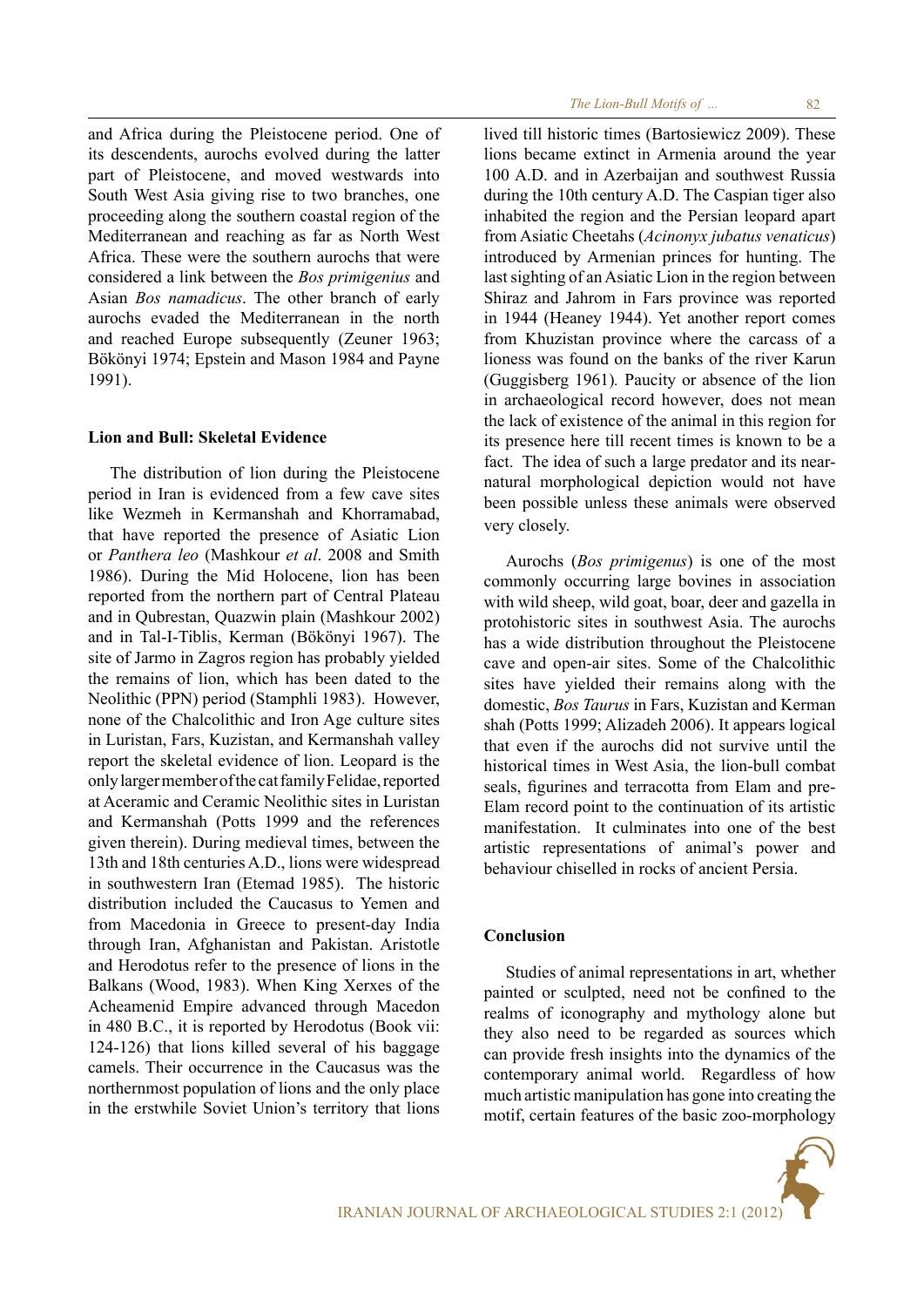#### *Vijay Sathe* 83

are bound to rule the stylistic development. Animals in art are a direct reference to their interaction with human populations and complement faunal studies which are primarily based on skeletal assemblages. It is a continuation of the faunal record with ethnology manifested in cultural fabric of the society. This is one attempt to illustrate the possibilities based on the Lion-bull motifs of Persepolis.

## **Acknowledgement**

Author is thankful to Dr. Shubhangana Atre of Deccan College, Pune for thoughtful discussions and for suggestions on the earlier draft of the paper. Author is thankful to Prof. Dr. Harry Falk, Professor at the Institute for Languages and Cultures of South Asia, Freie Universitat, Berlin, Germany for providing the photographs of lion pillar, Vaishali from his personal collection.

# **References**

#### Alizadeh, Abbas.

 2006 *The Origins of State Organisations in Prehistoric Highland Fars, Southern Iran: Excavations at Tell - e Bakun* Vol. 128. Chicago:The University of Chicago, Oriental Institute Publications.

Barnett, Ross; Nobuyuki Yamaguchi, Ian Barnes & Alan Cooper.

 2006 The Origin, Current Diversity and Future Conservation of the Modern Lion (*Panthera leo*). *Proceedings of the Royal Society of Britain* 272: 2119-2125.

## Bartosiewicz, L.

 2009 A Lion's share of Attention: Archaeology and the Historic Record. *Acta Archaeologica Academae Scientiarum Hungaricae* 59: 759- 773. Budapest: Akadémiai Kiadó.

Bökönyi, S.

1967 The Prehistoric Vertebrate Fauna of Tal-i-

 Iblis. In R. Caldwell (ed.) *Investigations at Tal-i-Iblis*: 309-317. Illinois: Illinois State Museum.

#### Bökönyi, S.

 1974 *History of Domestic Mammals in Central and Eastern Europe*. Budapest: Akademiai Kiado.

#### Brosius, Maria.

 2006 *People of the Ancient World, The Persians: an Introduction.* London and New York: Routledge, Taylor and Francis Group.

### Clutton-Brock, Juliet.

- 1987 *A Natural History of Domesticated Mammals*. Cambridge University Press.
- Curtis, John & Nigel Tallis (eds.).
	- 2005 *Forgotten Empire, The World of Ancient Persian.* London: The British Museum Press.
- Epstein, H & I.L. Mason.
	- 1984 Cattle. In I. L. Mason (*ed.*) *Evolution of Domesticated Animals*: 6 - 27. London: Longman.
- Etmead, E.
	- 1985 *The Mammals of Iran. Vol 2*: *Carnivora, Pinnipedia, Operissodactyla, Artiodactyla, Cetacea*.(In Persian). University of Tehran: Department of the Environment.

#### Frankfort.

 1963 *The Art and Architecture of the Ancient Impression*). Harmondsworth: Penguin Books.

#### Gardner, Helen.

 1948 *Art Through the Ages.* 3rd Edition. University of Michigan: Brace Hartcourt.

#### Gesner, C.

 1602 *Historia animalium*. Liber I. De quadrupedi bus viviparis. Francoforti.

#### Guggisberg, C.A.W.

 1961 *Simba: The Life of the Lion.* Cape Town: Howard Timmins.

#### Hartner, Willy.

 1965 The Earliest History of the Constellations in the Near East and the Motif of the Lion-

IRANIAN JOURNAL OF ARCHAEOLOGICAL STUDIES 2:1 (2012)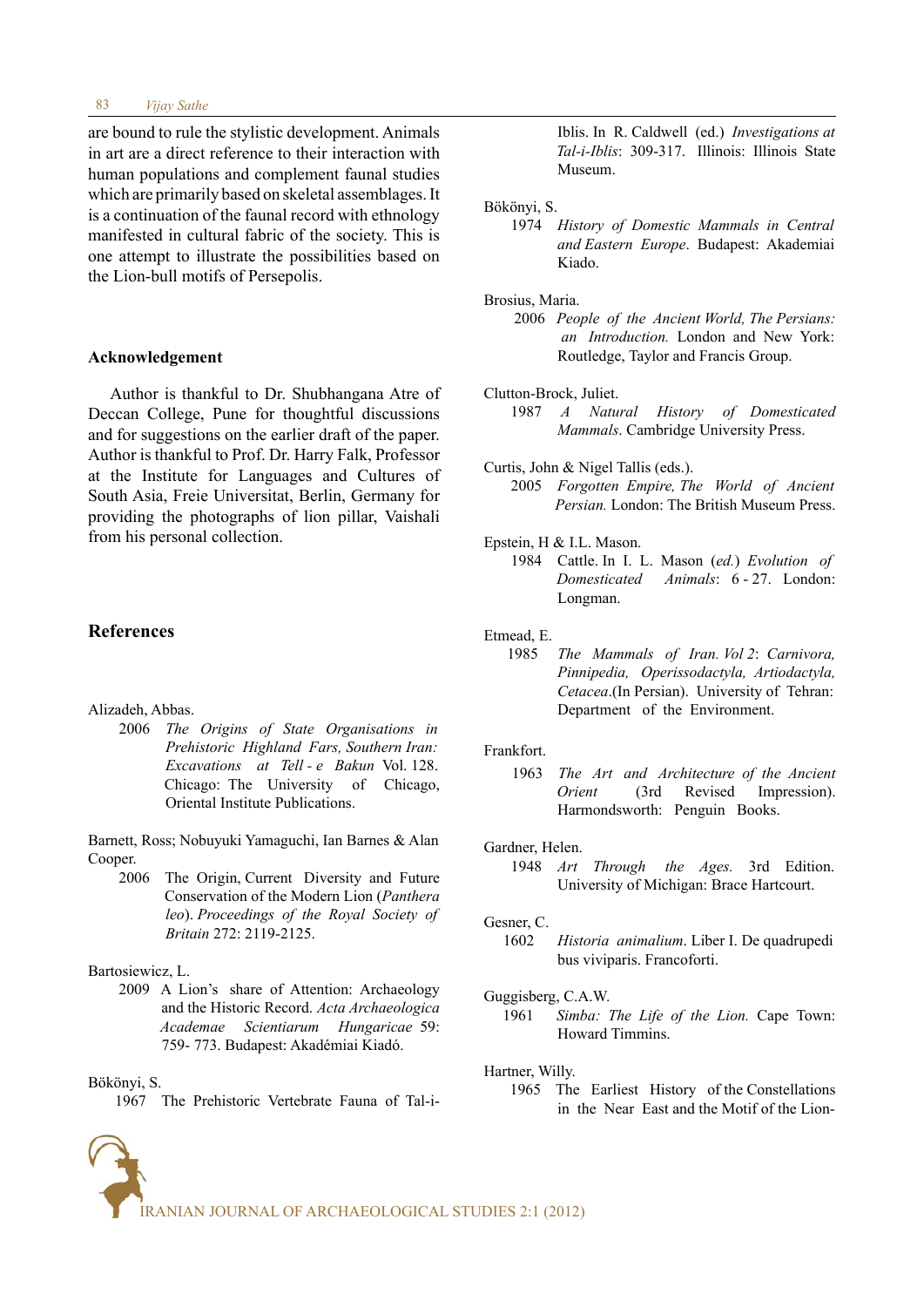Bull Combat. *Journal of Near Eastern Studies* 24:1-18.

- Hartner , Willy & Richard Ettinghausen.
	- 1964 The Conquering Lion, the Life Cycle of a Symbol. *Oriens* 17:161-171.
- Heaney, G.F.
	- 1944 Occurrence of the lion in Persia. *Journal of the Bombay Natural History Society* 44:467.

## Hemmer, H.

 1974 Untersuchugen zur stammesgeschichte der Pantherkatzen (Pantherinae). Teil III. Zur artgeschichte des Lowen *Panthera* (*Panthera*) *leo* (Linnaeus 1758).*Verö. F. Zool. Staatssamml München* 17:167-280.

# Herodotus

 1922 Godley, A. D. (Translator). Herodotus: The Persian Wars. Books V -VII. Harward: Loeb Classical Library ( Harward University Press).

#### Heymanowski, K.

 1972 The last mainstay of aurochs and the organization of their protection in the light of contemporary documents. *Sylwan* 116  $(9):9-28.$ 

Hinnells, John R.

1985 *Persian Mythology*. Newnes Books.

# Kurtén, B.

 1968 *Pleistocene Mammals of Europe*. London: Weidenfield and Nicolson.

#### Lindsay.

 1971 *Origins of Astrology*. London: Fredrick Muller.

## Mashkour, M.

 2002 Chasse et elevage au nord du plateau central Iranien entre le Néolithique et ÌÂge du Fer.*Paléorient* 28:27-42.

Mashkour, M; H. E. Monchot; J-L Trinkaus; F. Reyss, S. Biglari; S. Bailon; Heydari & K. Abdi.

 2008 Carnivores and their Prey in the Wesmeh Cave (Kermanshah, Iran): A Late Pleistocene Refuge in the Zagros. *International Journal of Osteoarchaeology* 19: 678-694.

McDevitte WA & W.S. Bohn (Translators). 1869 Julius Caesar's *The Gallic Wars* Book 6 (Part 28) 1st Edition. New York: Harper & **Brothers** 

#### Mayor, A.

 2000 *The first fossil hunters: paleontology in Greek and Roman times*. Princeton University University Press.

Mecquenem, R. de.

 1947 Contribution à l'étude du palais achéménide de Sus. *Mémoires de la Délégation en Perse.*  $30:1 - 119$ 

#### Mecquenem, R. de.

 1980 Les fopuilleurs de Suse. *Iranica Antiqua*  15 :1-48.

Meyer, J. N.

 1826 *Dissertatio inauguralis anatomico - medica de genere felium*. Doctoral thesis, University of Vienna.

Nagel, Doris; S. Hilsberg; A. Benesch & J. Schols.

- 2003 Functional morphology and fur pattern in Recent and fossil *Panthera* species. *Scripta Geologica* 126:228-241.
- Nowell, K & P. Jackson.
	- 1996 *Wild Cats*. Gland, Switzerland: IUCN/SSC Specialist Group.

O'Brien S.J; P. Joslin; G. L. III Smith; R. Wolfe; N.

Scaffer; E. Heath; J. Ott-Joslin; P.P. Rawal; K.K. Bhattcharjee & J.S. Martenson.

 1987 Evidence for African Origins of the Founders of the Asiatic Lion. *Zoo Biology 6* (2):99-116.

Payne, W.J.A.

 1991 Cattle Genetic Resources. In G.C Hickman (*ed*.) World Animal Series B7: 51 - 72. Amsterdam: Elsevier.

#### Potts, D.T.

 1999 *The Archaeology of Elam*: *Formation and Transformation of an ancient Iranian State*. Cambridge University Press.

Prater, S.H.

 1965 *The Book of Indian Animals*. Mumbai: The Bombay Natural History Museum and Prince